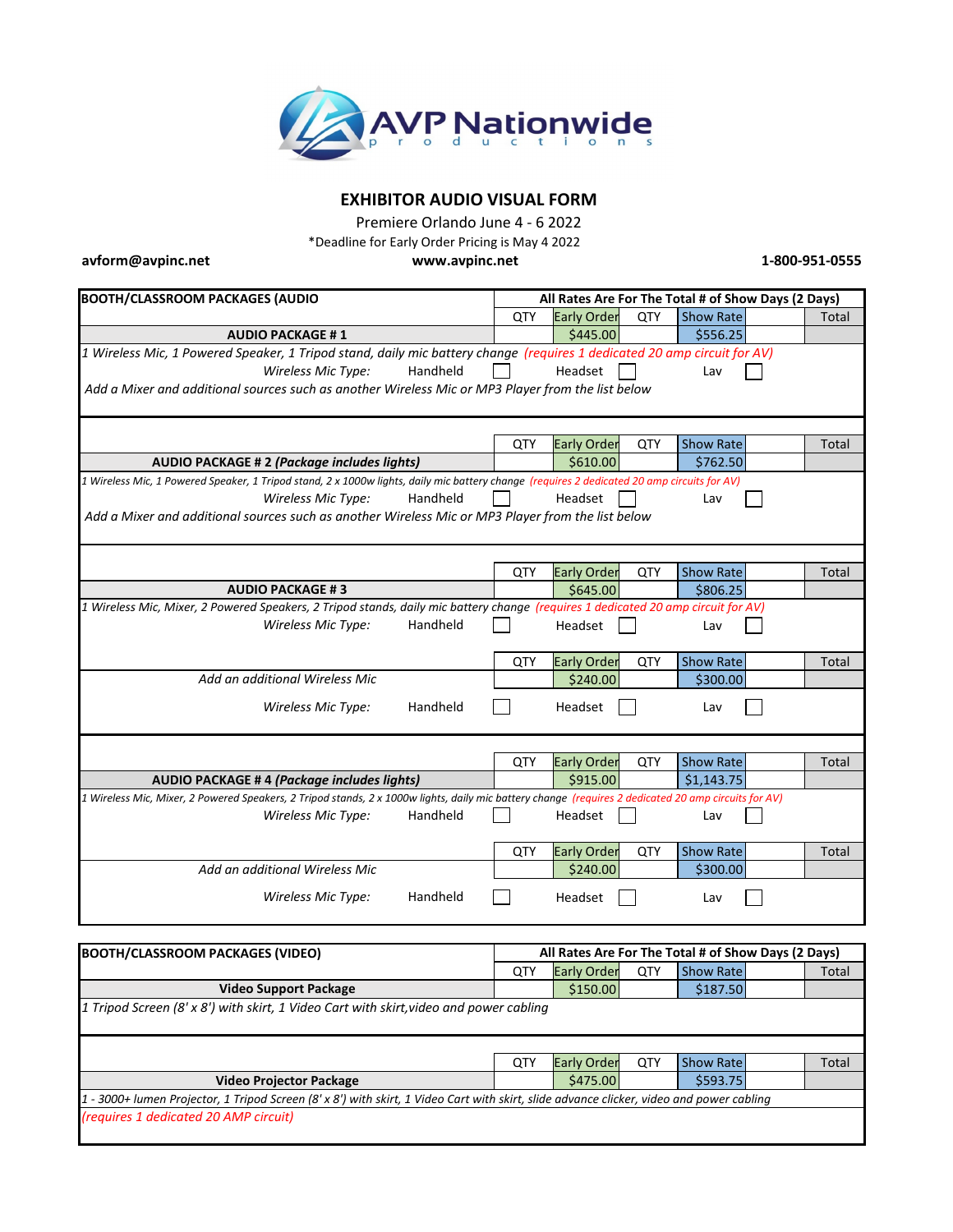

## **EXHIBITOR AUDIO VISUAL FORM**

**[ww](http://www.avpinc.net/)w.avpinc.net** Premiere Orlando June 4 - 6 2022 \*Deadline for Early Order Pricing is May 4 2022

**1-800-951-0555**

|                                                  | All Rates Are For The Total # of Show Days (2 Days) |                    |     |                  |  |       |
|--------------------------------------------------|-----------------------------------------------------|--------------------|-----|------------------|--|-------|
| <b>LCD Screens</b>                               | QTY                                                 | <b>Early Order</b> | QTY | <b>Show Rate</b> |  | Total |
| 32" LCD with table or wall mount                 |                                                     | \$200.00           |     | \$250.00         |  |       |
| 50" LCD with table or wall mount                 |                                                     | \$400.00           |     | \$500.00         |  |       |
| 60" LCD with table or wall mount                 |                                                     | \$500.00           |     | \$625.00         |  |       |
| 80" - 103" LCD Screens. Please call for pricing. |                                                     |                    |     |                  |  |       |
| Floor stand for LCD Screens                      |                                                     | \$95.00            |     | \$118.75         |  |       |

|                                                         | All Rates Are For The Total # of Show Days (2 Days) |                    |     |                  |       |
|---------------------------------------------------------|-----------------------------------------------------|--------------------|-----|------------------|-------|
| <b>Additional Audio / Visual Presentation Equipment</b> |                                                     | <b>Early Order</b> | QTY | <b>Show Rate</b> | Total |
| ┓<br>Wireless mic<br>Headset<br>Handheld<br>Lav         |                                                     | \$240.00           |     | \$300.00         |       |
| Audio mixer                                             |                                                     | \$120.00           |     | \$150.00         |       |
| Speaker w/tripod                                        |                                                     | \$210.00           |     | \$262.50         |       |
| 6'11" x 12'2" 16:9 Ratio Screen (front/rear projection) |                                                     | \$600.00           |     | \$750.00         |       |
| 3000+ lumens Video/Data Projector                       |                                                     | \$450.00           |     | \$562.50         |       |
| 5000+ lumens Video/Data Projector                       |                                                     | \$625.00           |     | \$781.25         |       |
| Camcorder w/tripod                                      |                                                     | \$160.00           |     | \$200.00         |       |
| Laptop - Windows (loaded with MS Office)                |                                                     | \$250.00           |     | \$312.50         |       |
| <b>HDMI Media Player (USB or SD Input)</b>              |                                                     | \$70.00            |     | \$87.50          |       |
| <b>Skirted Roll Cart</b>                                |                                                     | \$64.00            |     | \$80.00          |       |
| <b>Flipchart Stand &amp; Markers</b>                    |                                                     | \$64.00            |     | \$80.00          |       |

### **Equipment Sub-Total**

**[avform@avpinc.net](mailto:avform@avpinc.net)**

\$

| Equipment Sub-Total (from above)                       |          |
|--------------------------------------------------------|----------|
| Labor - Includes setup/strike & basic monitoring labor | 186.00   |
| Shipping                                               | \$110.00 |
| 4% Processing fee for all credit card payments         |          |
| <b>TOTAL CHARGES:</b>                                  |          |

#### **Contact Your AVP Representative:**

Please contact Dave Ford with any questions that you may have. Email: Dave@avpinc.net Phone: (803) 366-0555 *AVP can provide for all your audio/visual needs. Please contact us for any additional items and pricing if not listed.* Email: Dave@avpinc.net

#### **Ordering Information:**

*Pricing for equipment is based on a per show basis. Orders must be received prior to deadline for advanced rates. Daily battery changes are included for all microphone rentals. Basic Monitoring of equipment is provided. This is not a full-time technician. For full time operation technician please consult us for proper requirements. AVP labor & delivery charges do not include meeting site facilities, drayage, or union labor costs when applicable. AVP labor and delivery charges may vary for larger orders. Relocation of equipment to different booth or classrooms during event will result in additional charges.*

#### **Cancellations:**

*Any cancellation must be received within 7 days of show open to avoid being charged 50% of the equipment rental. Cancellations after delivery are charged 75% of the equpment rental and all shipping/labor/processing charges incurred.*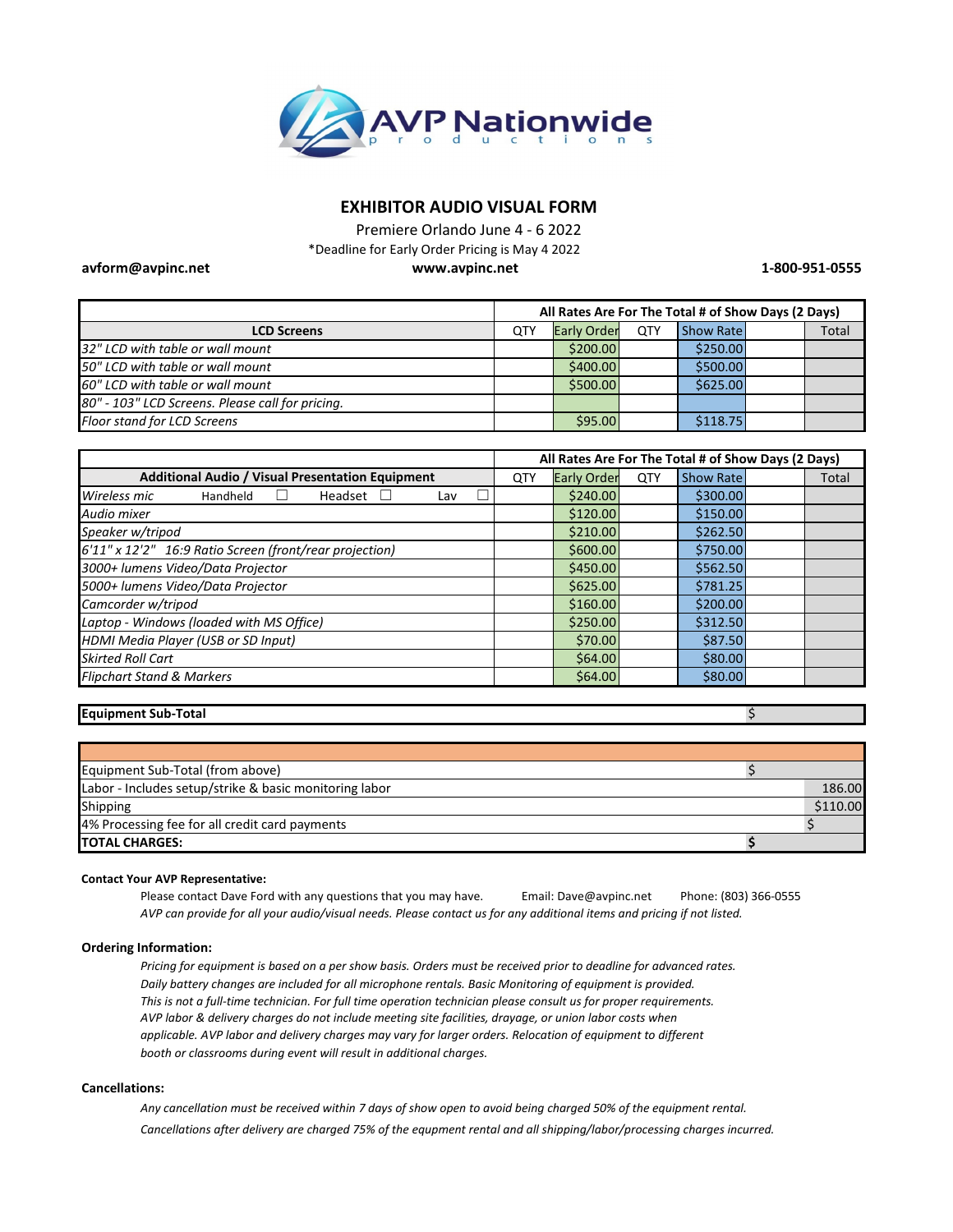### **Payment Terms:**

*If paying by check the payment must be received 30 days prior to show dates.*

*A 4% processing fee is applied to all credit card payments. Cards on file will be charged for any additional charges or balances. Save 25% by ordering by the Early Order deadline. Orders received after the advanced order deadline will be charged Show Rates.*